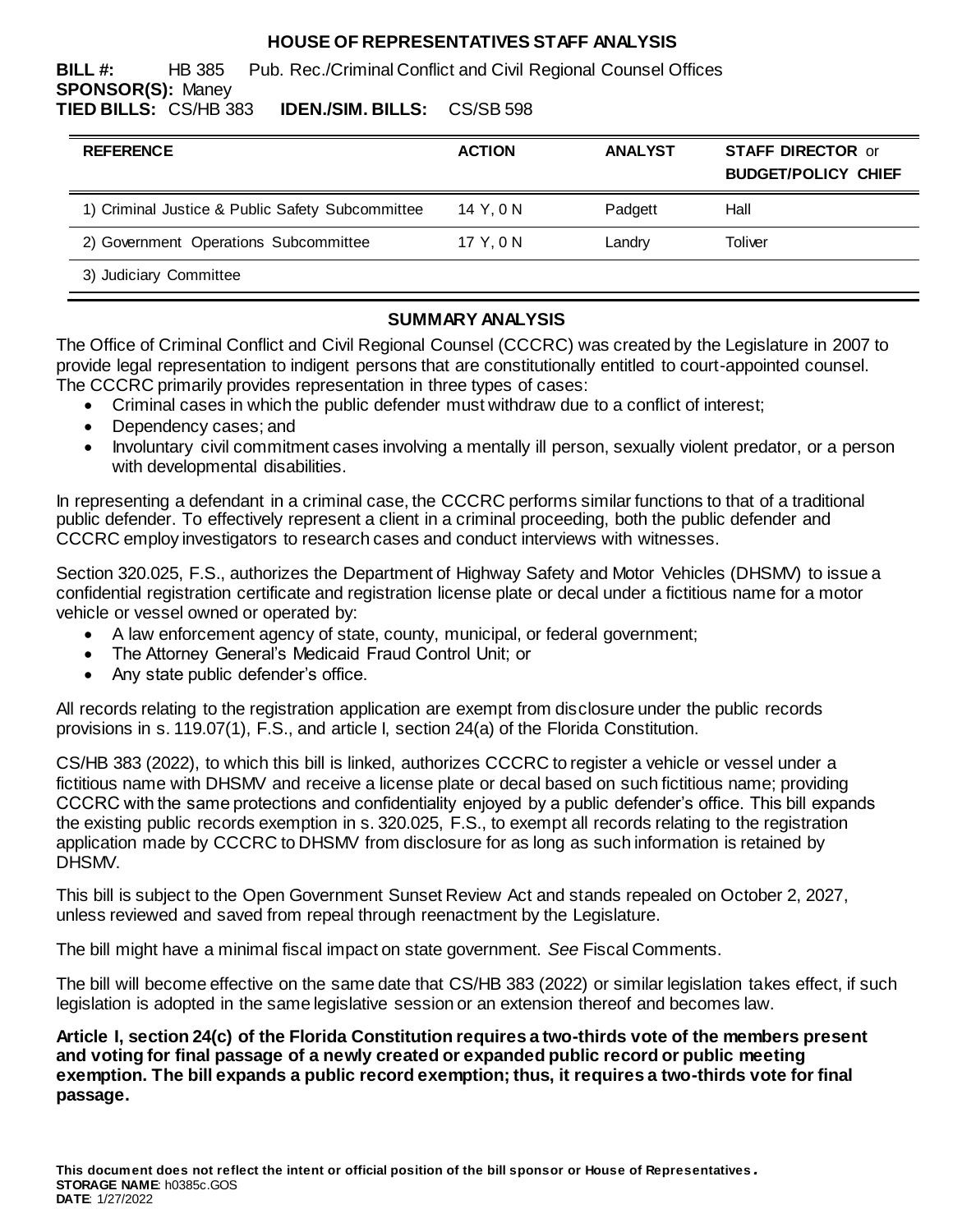#### **FULL ANALYSIS**

### **I. SUBSTANTIVE ANALYSIS**

#### A. EFFECT OF PROPOSED CHANGES:

#### **Background**

#### Public Records

Article I, section 24(a) of the Florida Constitution sets forth the state's public policy regarding access to government records. The section guarantees every person a right to inspect or copy any public record of the legislative, executive, and judicial branches of government. The Legislature, however, may provide by general law for the exemption of records from the requirements of article I, section 24(a) of the Florida Constitution.<sup>1</sup> The general law must state with specificity the public necessity justifying the exemption and must be no broader than necessary to accomplish its purpose.<sup>2</sup>

Public policy regarding access to government records is addressed further in s. 119.07(1)(a), F.S., which guarantees every person a right to inspect and copy any state, county, or municipal record, unless the record is exempt. Furthermore, the Open Government Sunset Review Act (Act)<sup>3</sup> provides that a public record or public meeting exemption may be created or maintained only if it serves an identifiable public purpose and the "Legislature finds that the purpose is sufficiently compelling to override the strong public policy of open government and cannot be accomplished without the exemption."<sup>4</sup> In addition, the exemption may be no broader than is necessary to meet one of the following purposes:<sup>5</sup>

- Allowing the state or its political subdivisions to effectively and efficiently administer a governmental program, which administration would be significantly impaired without the exemption;
- Protecting sensitive personal information that, if released, would be defamatory or would jeopardize an individual's safety; however, only the identity of an individual may be exempted under this provision; or
- Protect trade or business secrets.

The Act also requires the automatic repeal of a public record exemption on October 2nd of the fifth year after its creation or substantial amendment, unless the Legislature reenacts the exemption. When considering reenacting an exemption, the Act directs the Legislature to carefully question the purpose and necessity of reenacting the exemption. If continued and expanded, the exemption requires a public necessity statement and a two-thirds vote of the members present.

#### Criminal Conflict and Civil Regional Counsel

The Office of Criminal Conflict and Civil Regional Counsel (CCCRC) was created by the Legislature in 2007 to provide legal representation to indigent persons that are constitutionally entitled to courtappointed counsel.<sup>6</sup> The CCCRC primarily provides representation in three types of cases:

- Criminal cases in which the public defender must withdraw due to a conflict of interest;
- Dependency cases; and
- Involuntary civil commitment cases involving a mentally ill person, sexually violent predator, or a person with developmental disabilities.

**STORAGE NAME**: h0385c.GOS **PAGE: 2 DATE**: 1/27/2022 <sup>1</sup> Art. I, s. 24(c), Fla. Const. 2 *Id*. <sup>3</sup> S. 119.15, F.S. <sup>4</sup> S. 119.15(6)(b), F.S. 5 *Id*. <sup>6</sup> Ch. 2007-62, Laws of Fla.

l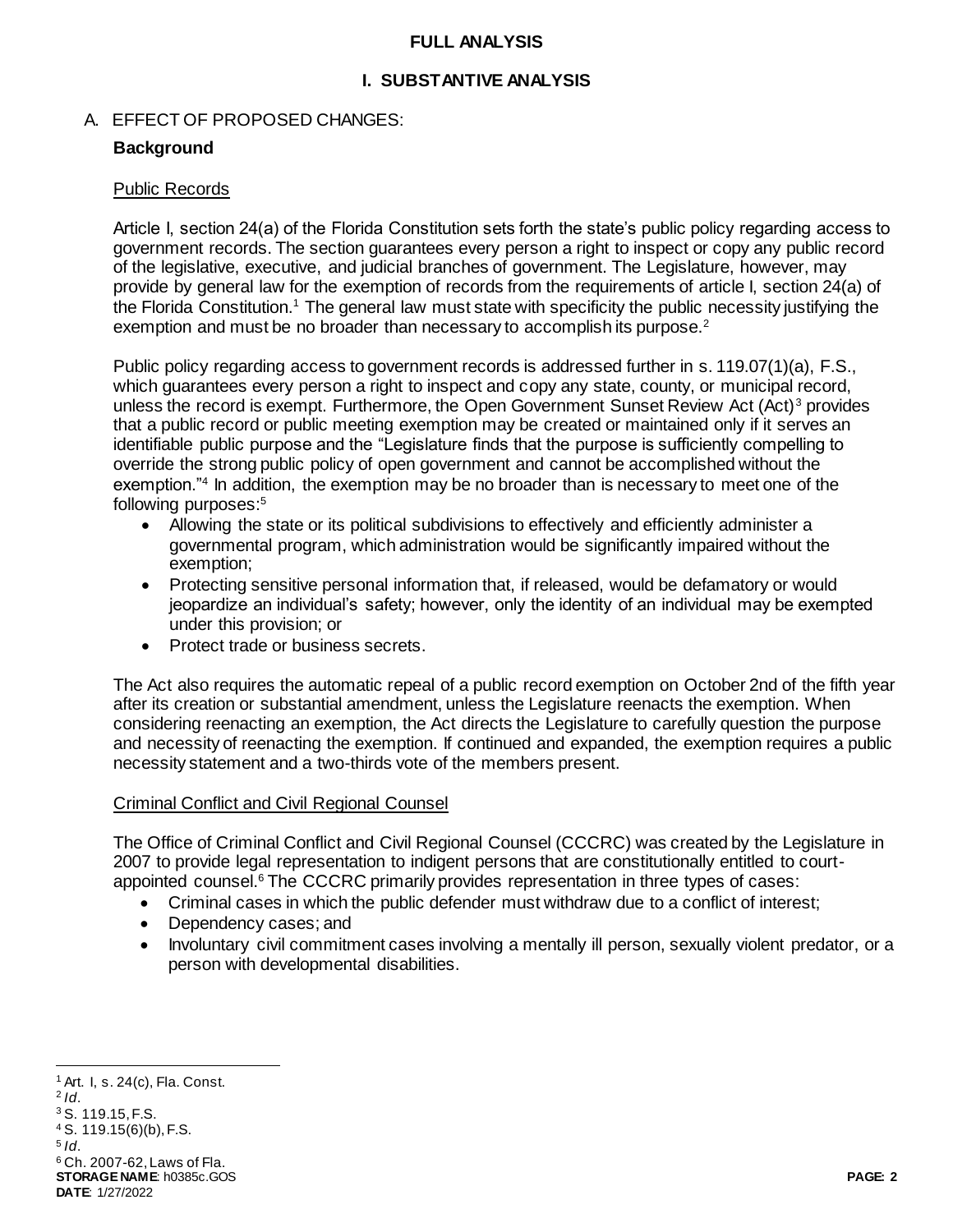In representing a defendant in a criminal case, the CCCRC performs similar functions to that of a traditional public defender. To effectively represent a client in a criminal proceeding, both the public defender and CCCRC employ investigators to research cases and conduct interviews with witnesses.<sup>7</sup>

## Confidential Motor Vehicle Registration

Section 320.025, F.S., authorizes the Department of Highway Safety and Motor Vehicles (DHSMV) to issue a confidential registration certificate and registration license plate or decal under a fictitious name for a motor vehicle or vessel owned or operated by:

- A law enforcement agency of state, county, municipal, or federal government;
- The Attorney General's Medicaid Fraud Control Unit; or
- Any state public defender's office. $8$

To register a motor vehicle or vessel under a fictitious name, the law enforcement agency, Fraud Control Unit, or public defender's office must file a written application with DHSMV affirming the license plate or decal will be used for activities that require concealment of the true owner of the vehicle and listing individuals who are authorized to use the vehicle.<sup>9</sup>

All records relating to the registration application of the Attorney General's Medicaid Fraud Control unit, a law enforcement agency, or any state public defender's office, and any records necessary for carrying out the purposes of s. 320.025, F.S., are exempt from disclosure under the public records provisions in s. 119.07(1), F.S., and article I, section 24(a) of the Florida Constitution, as long as the information is retained by DHSMV.<sup>10</sup>

# **Effect of Proposed Changes**

CS/HB 383 (2022), to which this bill is linked, authorizes CCCRC to register a vehicle or vessel under a fictitious name with DHSMV and receive a license plate or decal based on such fictitious name. This provides CCCRC with the same protections and confidentiality enjoyed by a public defender's office, which performs a virtually identical function. This bill expands the existing public records exemption in s. 320.025, F.S., to provide that all records relating to the registration application made by CCCRC to DHSMV are exempt<sup>11</sup> from disclosure for as long as such information is retained by DHSMV.

The bill provides the public records exemption is a public necessity because:

- Investigations by CCCRC may be jeopardized if a vehicle was registered in the name of the CCCRC or in the name of an investigator; or
- A person under investigation may use registration information to retaliate against a CCCRC office or its investigators.

This bill is subject to the Open Government Sunset Review Act and stands repealed on October 2, 2027, unless reviewed and saved from repeal through reenactment by the Legislature.

The bill will become effective on the same date that CS/HB 383 (2022) or similar legislation takes effect, if such legislation is adopted in the same legislative session or an extension thereof and becomes law.

j

 $7$  S. 27.53(1) and (4), F.S.

<sup>8</sup> S. 320.025(1), F.S.

<sup>9</sup> *Id.*

<sup>10</sup> S. 320.025(3), F.S.

**STORAGE NAME**: h0385c.GOS **PAGE: 3 DATE**: 1/27/2022 <sup>11</sup> There is a difference between records the Legislature designates exempt from public record requirements and those the Legislature deems confidential and exempt. A record classified as exempt from public disclosure may be disclosed under certain circumstances. *See WFTV, Inc. v. Sch. Bd. of Seminole*, 874 So.2d 48, 53 (Fla. 5th DCA 2004), *review denied* 892 So.2d 1015 (Fla. 2004); *City of Riviera Beach v. Barfield*, 642 So.2d 1135 (Fla. 4th DCA 1994); *Williams v. City of Minneola*, 575 So.2d 683, 687 (Fla. 5th DCA 1991). If the Legislature designates a record as confidential and exempt from public disclosure, such record may not be released, by the custodian of public records, to anyone other than the persons or entities specifically designated in statute. *See* Attorney General Opinion 85-62 (Aug. 1, 1985).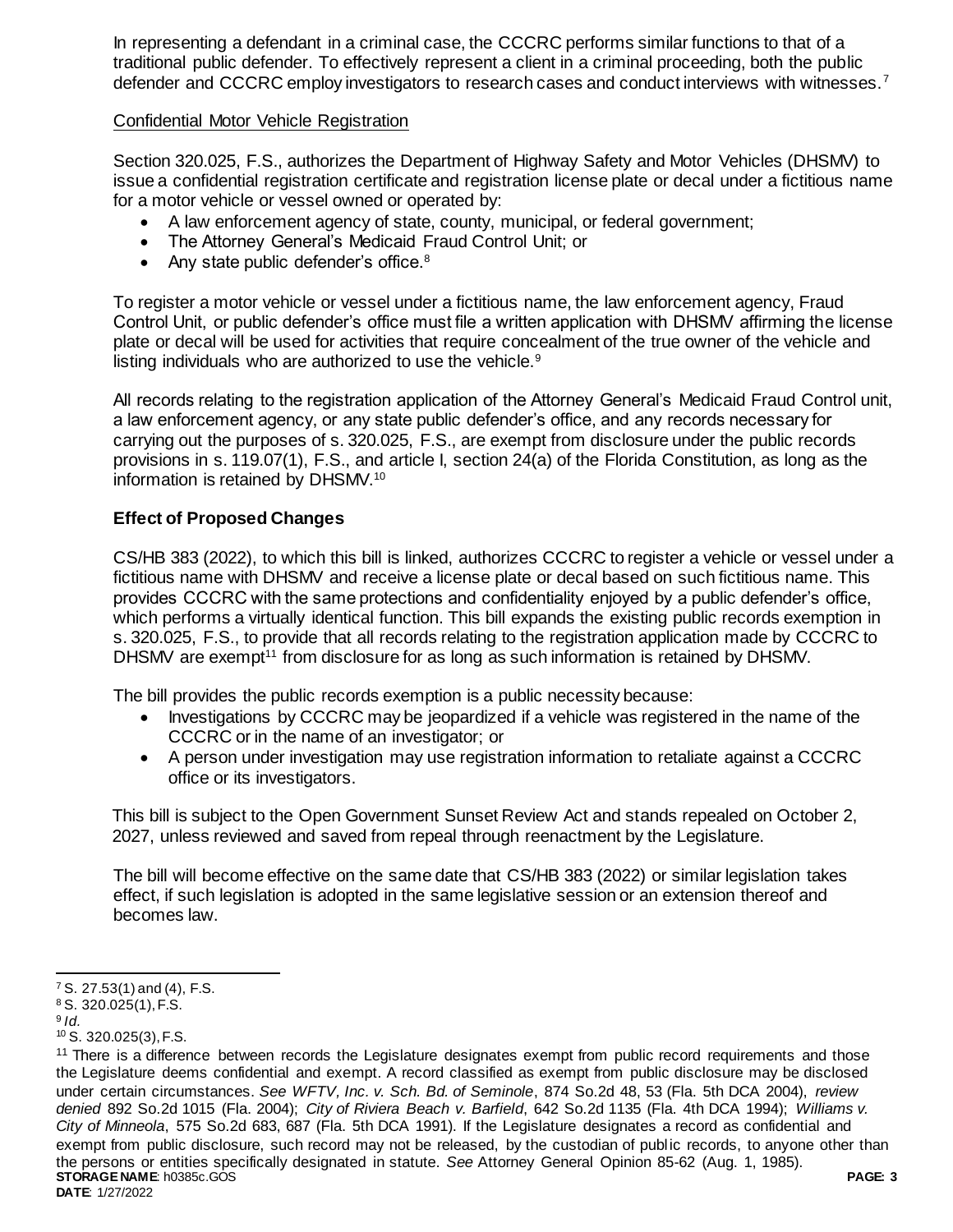### B. SECTION DIRECTORY:

- **Section 1**: Amends s. 320.025, F.S., relating to registration certificate and license plate or decal issued under fictitious name; application.
- **Section 2:** Provides a public necessity statement.
- **Section 3**: Provides that the bill is effective on the same date that HB 383 (2022) or similar legislation takes effect.

### **II. FISCAL ANALYSIS & ECONOMIC IMPACT STATEMENT**

- A. FISCAL IMPACT ON STATE GOVERNMENT:
	- 1. Revenues:

None.

2. Expenditures:

*See* Fiscal Comments.

- B. FISCAL IMPACT ON LOCAL GOVERNMENTS:
	- 1. Revenues:

None.

2. Expenditures:

None.

C. DIRECT ECONOMIC IMPACT ON PRIVATE SECTOR:

None.

D. FISCAL COMMENTS:

The bill could have a minimal fiscal impact on DHSMV as agency staff responsible for complying with public record requires may require training related to the expansion of the public record exemption. The costs, however, would be absorbed, as they are part of the day-to-day responsibilities of agencies.

# **III. COMMENTS**

- A. CONSTITUTIONAL ISSUES:
	- 1. Applicability of Municipality/County Mandates Provision:

Not applicable. The bill does not appear to affect county or municipal governments.

2. Other:

### Vote Requirement

Article I, section 24(c) of the Florida Constitution requires a two-thirds vote of the members present and voting for final passage of a newly created or expanded public record or public meeting exemption. The bill expands a public record exemption; thus, it requires a two-thirds vote for final passage.

Public Necessity Statement